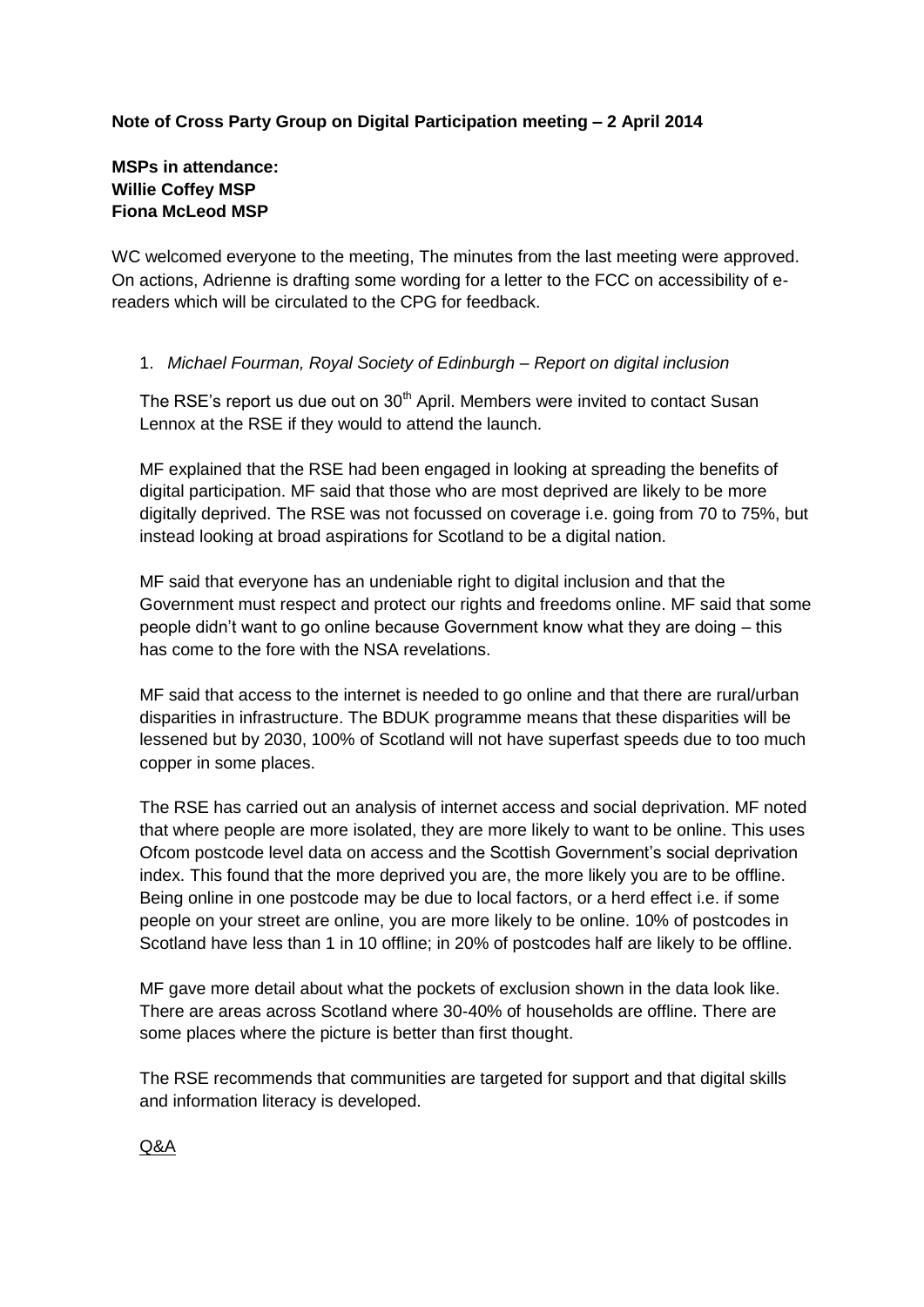WC asked how much data was in the RSE's sample. MF said that this was Ofcom data for every household in the UK which covers 99% of households in Scotland – not directly comparable to the Scottish Household Survey. MF said that the key factors on take-up are employment and income.

WC noted that SIMD communities are quite different. MF said that the RSE was picking up on Ofcom data but doesn't take account of the whole picture.

Tara Morrison said that in remote areas, the chances of households being offline increases. If Government puts more services online, will households just have to get online? MF there are issues in inner cities and Glasgow, where people don't see a reason to go online.

Maggie Ellis said that it is difficult to get online in some areas. A colleague in Loch Eriboll with a dish is told that if she gets up at 5am her internet will work. MF the RSE's original position was that it wouldn't look at infrastructure. The problem is not solved despite some good initiatives and new solutions will be needed.

Evelyn McDonall (Glasgow Housing Association) said that when people have the opportunity to get online in a pilot they have conducted, they embrace it fully and are more social and online. The qualitative benefits of being online need to be captured. MF agreed.

Ian McCracken said there was excellent data about take-up and that it was a shame there is not sufficient data about information literacy skills. There are some major challenges with information literacy, IM carried out a survey of staff in a previous school and very few had had any formal training.

Bill Johnston said that he was pleased to see information literacy getting a mention in the report. He suggested taking information literacy as a topic of investigation with the same level of analysis as the RSE report. It would be good for Scotland to take a lead – it is one thing to get online, but once you are online you are dealing with a wealth of information. He suggested that this was something Parliament could investigate.

#### **Action: Could the Chair raise with colleagues in Parliament?**

Douglas White (Carnegie Trust) said that if there was an element of compulsion to go online, that will have an impact. However, if people are compelled to go online and not keen to do so, it could be a negative experience. There needs to be a focus on 'digital by desire' to positively frame the argument. He added that it would be interesting to look at to what extent being online contributes to how deprived you are.

MF said that it is hard to separate causation from correlation. The way the RSE has dealt with this in the report, is that deprivation might need to be dealt with – but conversely if you want to be employed being online helps, based on the qualitative evidence of what people have said. The British Survey of average household incomes shows that in each employed band, over 90% are online – most of those offline are self-employed or unemployed.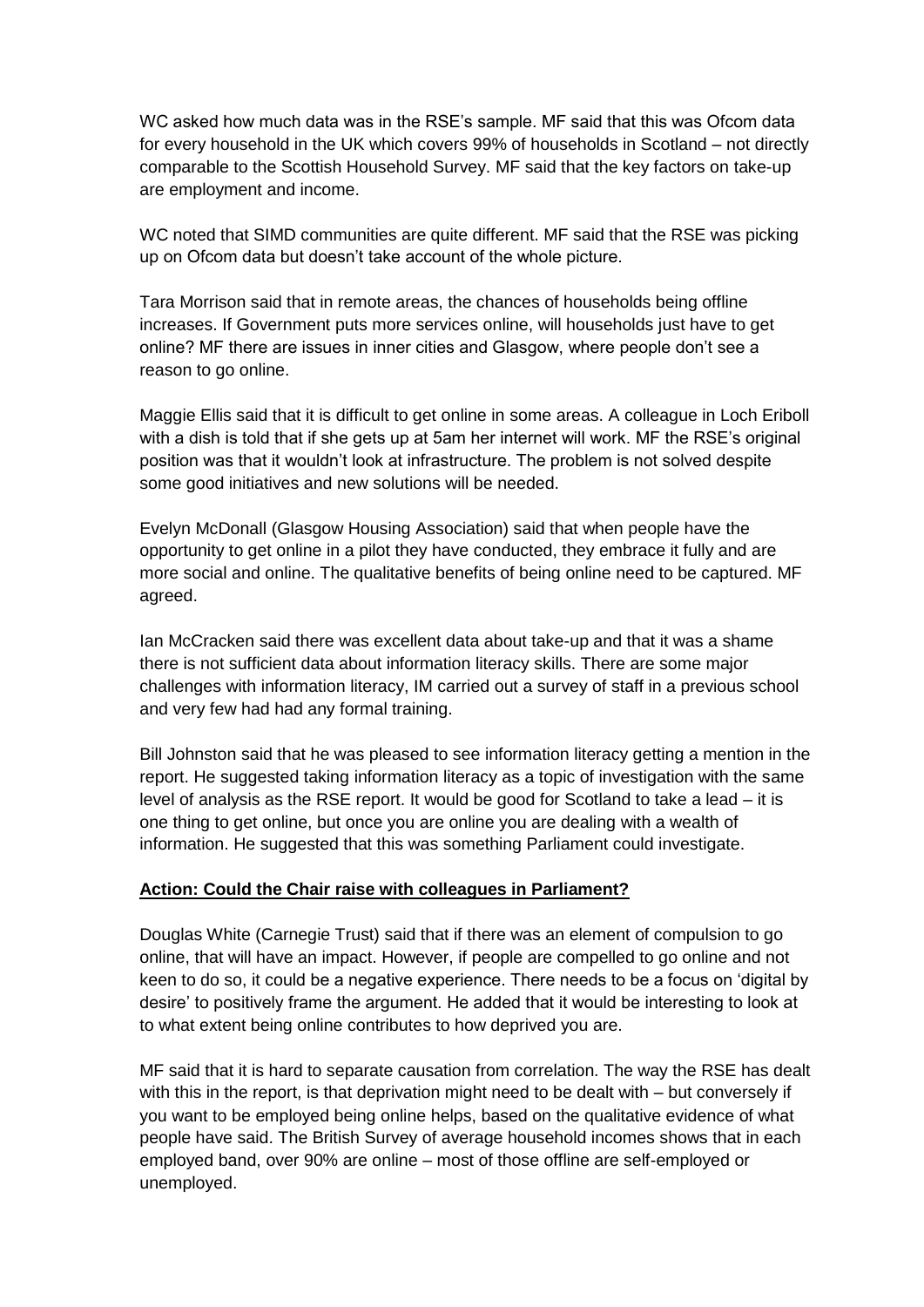Douglas White asked whether the RSE was planning to tailor recommendations to different levels of Government. MF said that most recommendations were aimed at the Scottish Government as this is the level where they needed to be embedded e.g. the curriculum.

Vicki Nairn noted the gap between community delivery and Government delivery. 16% of Highlands and Islands communities will still have a gap after investment in broadband rollout has been made. If you put a computer into public centres, most people cannot afford to make the trip there.

MF said that the RSE thinks that to be effective, you give the community access to technology communally.

John Crawford (The Right Information) said that the role of libraries had been dismissed in the report. Scottish libraries provide 966 training courses. He added that you need to identify learner groups and training.

MF: libraries are great, but not easily accessible throughout Scotland. MF said that you cannot rely on libraries alone.

Maggie Ellis (PhoneAbility) said that reliance on copper wires is a problem. She has been interviewing in 6 countries and the UK is wedded to wires. She gave the example of a Spanish company provided connectivity to the Amazon basin with mobile phones.

MF cautioned relying too much on wireless. Ofcom commissioned a report by Analysys Mason on the costs of delivering to remote communities, but this is not the cheapest way to provide connectivity for heavy data usage.

Adrienne Chalmers raised the issue of accessibility. The BBC quoted research yesterday which found that 70% of public bodies' sites are inaccessible. There are no sanctions or ways to take action against those who can't be bothered to make them more accessible.

#### *2. Chris Yiu, SCVO – Digital inclusion programme*

CY gave a recap of the big issues on digital inclusion and the SCVO's work programme. There are four pillars to the Digital Scotland Strategy – all are linked and the SCVO is focussed on the digital participation pillar.

CY said that the SCVO's role is to help more people in Scotland get basic online skills and help the third sector make the best of the internet. This is distinct from getting households connected – it is about making sure it has an impact on people's life choices.

SCVO's focus is on basic online skills. One of the ways to reach those not using the internet is understanding people's personal connections and motivations. CY added that the third sector is well placed to do that working through existing relationships and trust in place.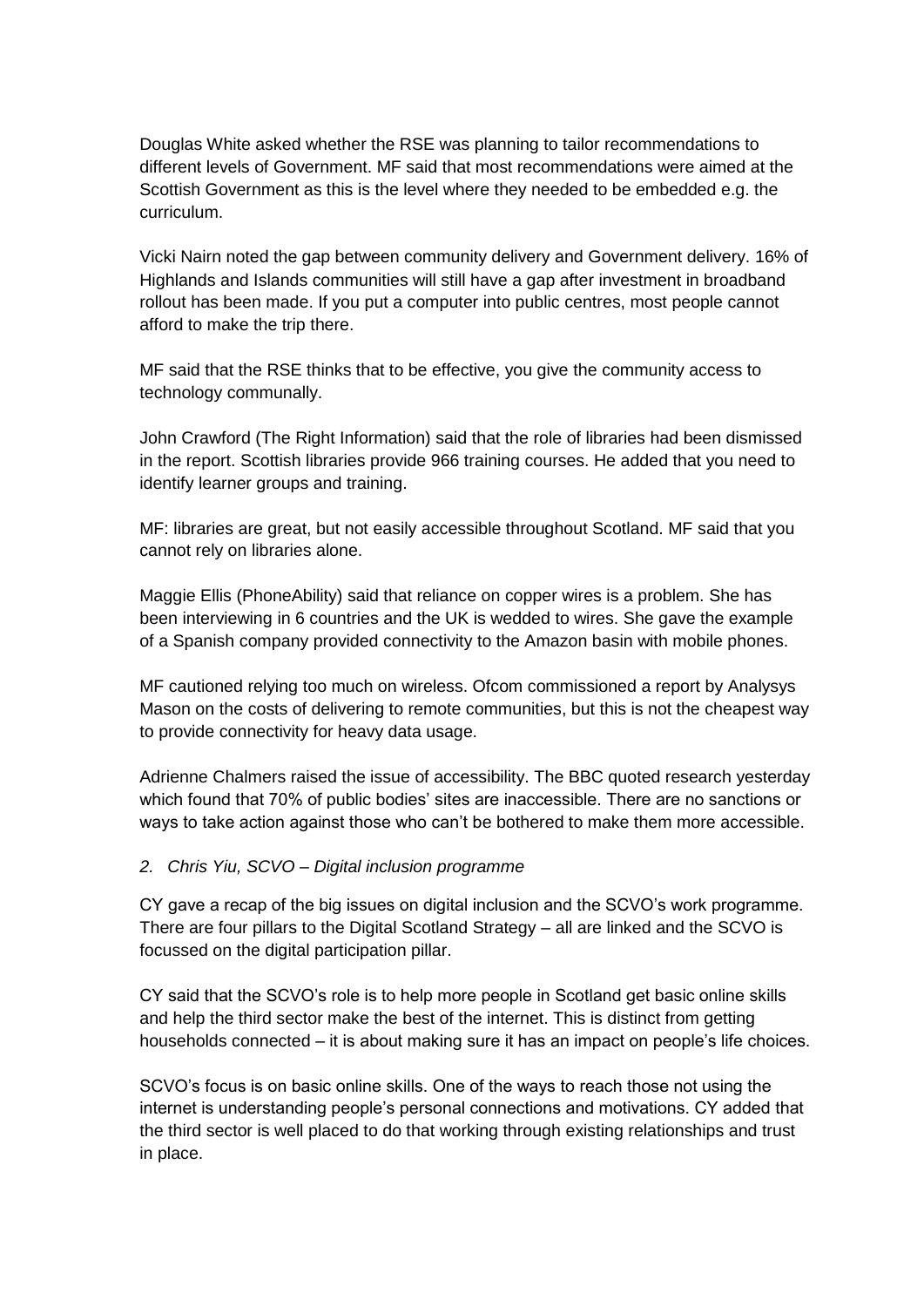CY explained that the BBC suggests that 30% of adults in Scotland don't have basic online skills, compared to 21% across the UK – 1.3million people to reach. The Tinder Foundation looked at the cost of achieving full digital inclusion in the UK by 2020 which, excluding kit and connectivity, is £50 – 300 per head. In Scotland this equates to £100mn. There is lots of fantastic activity happening across the country, but this is not a problem which can be solved by goodwill and small grants and infrastructure is not enough.

The SCVO is looking at doing a pilot programme to put digitally literate people in charities to see how they could be using digital technology and improving their digital capabilities.

# **Action: Chris offered to come and talk to the Group about this once funding has been confirmed.**

CY said that the SCVO is also focussed on bidding with partners for the Big Lottery Fund award this year on basic online skills. The Tinder Foundation has a web form where organisations can register interest.

# **Action: Send details of bids to members of the Group when published.**

The third area which the SCVO is focussing on is triggering more action on Scotland's Digital Participation Charter, through work with corporate partners.

The fourth area the SCVO is working on is evidence and causation. The SCVO is working on how to track the impact of intervention. There is a shortage of consistent data on the level of digital skills and what people are getting out of the internet. CY asked whether there was a case to pull together existing resources which are accessible, which make sure this work is properly connected to the qualifications framework. CY added that they are talking to the UK Government about plans for assistance for those affected by the 'digital by default' programme. The UK Government is looking at procuring support and the SCVO is interested in how the third sector can help deliver this.

CY closed by noting that everybody has a part to play and that the SCVO is interested in working with as many people as possible.

# Q&A

WC noted that 1.3mn who lack digital skills are a lot and that many of those people are along. He asked whether this is the same issue for information literacy.

CY said that some people do not have a broadband connection, some may do but they haven't passed the bar of basic online skills.

Ian McCracken (The Right Information) noted the importance of skills for both learners and mentors. He said that there needs to be a digital strategy for Scotland which incorporates a digital skills strategy embedded in the curriculum.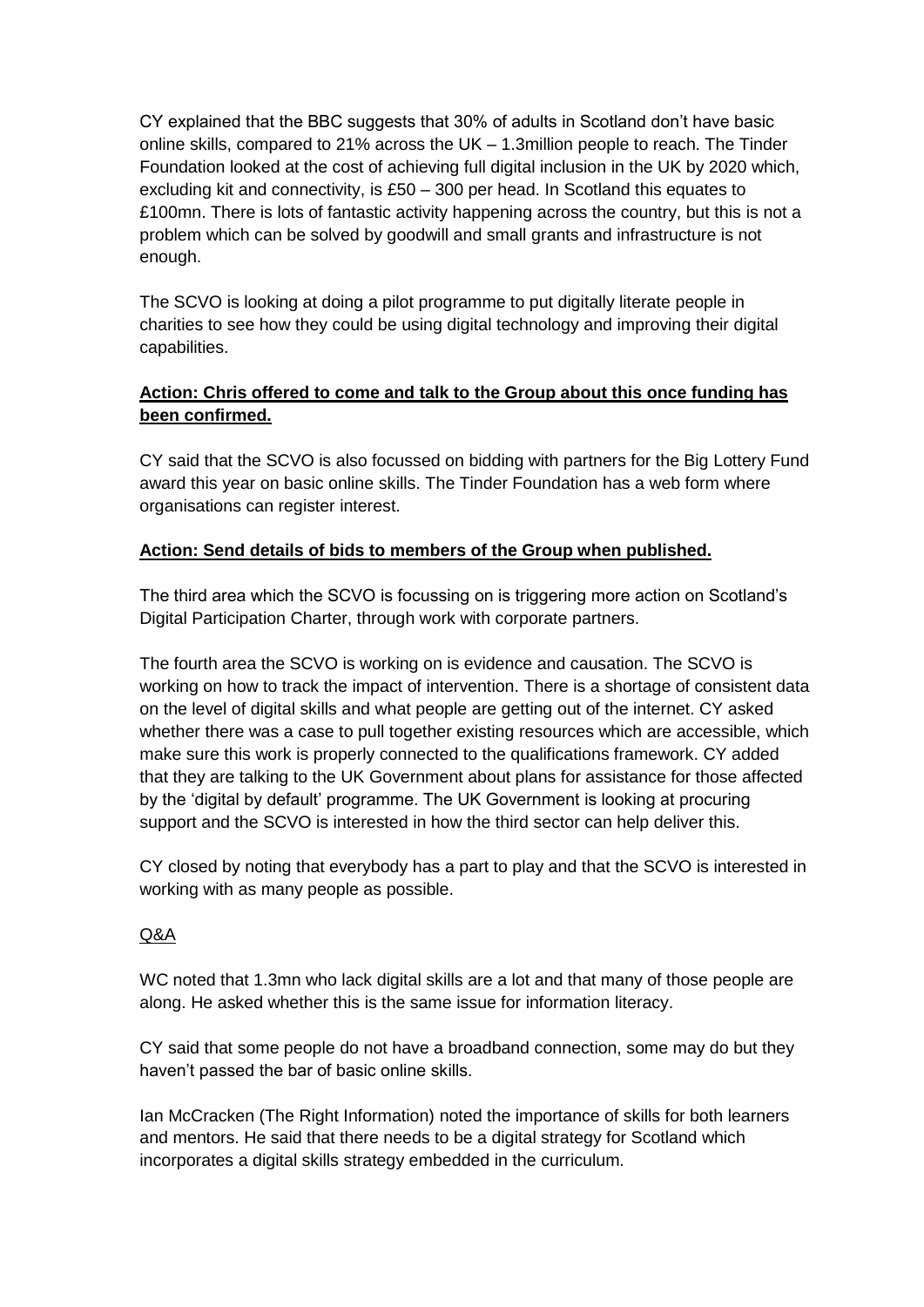CY asked what the framework would be for connecting this together. He noted the importance of having an understanding of the benchmark.

Joe Wilson (Scottish Qualification Authority) said that the SQA is training champions. There are particular skills needed about engaging people, which isn't about computing.

Vicki Nairn noted an interest in digital interns and whether local authorities can have a role to play. She asked CY for his thoughts on targets. CY agreed.

Liz Leonard suggested that there seems to be a constant push to get everyone digitally literate and asked whether there was a right not to be digitally engaged. She added that one of the difficulties of the third sector is that they can often work in silos and asked CY how they were connecting those linked and not linked to the SCVO.

CY said that it is not just about SCVO's members, but the sector as a whole. He noted that it was a challenge, as there are 40,000 third sector organisations in Scotland. SCVO's role is to provide a platform where people can network and share information.

Amina Shah noted that some of the most powerful activities in public libraries is where volunteers who are unemployed can help others e.g. showing them how to save money on price comparison sites. She said that it is about grassroots, 'digital by desire' making real differences to people's lives.

Theresa Swayne (Highlands and Islands Enterprise) noted that in early 2012, her organisation embarked on an IT business and community engagement programme, which has helped over 200 businesses and worked with Citizens Online. She said that a Highlands regional post has just been approved. Take-up and skills are just as important and Highlands and Islands Enterprise has secured investment for digital participation and is a strategic partner in the Big Lottery Fund bid and is open to working with others.

CY noted that it is relatively easy to spot those who don't use the internet, but spotting those who don't have basic online skills is more difficult.

Fiona McLeod MSP said that the figure of 30% lacking basic online skills is hugely important and highlighted that there is a debate tomorrow (5 April) about skills for a digital Scotland.

Adrienne Chalmers explained that she has set up a peer support group who are teaching each other how to use iPhones.

Douglas White said that £100mn needed in funding is a big, but not impossible, number. He asked where to go next on achieving it.

CY said that he was interested in getting a sense of how close we are to that number with current activity. If we agree on the scale of the challenge, we have to think about how we achieve it.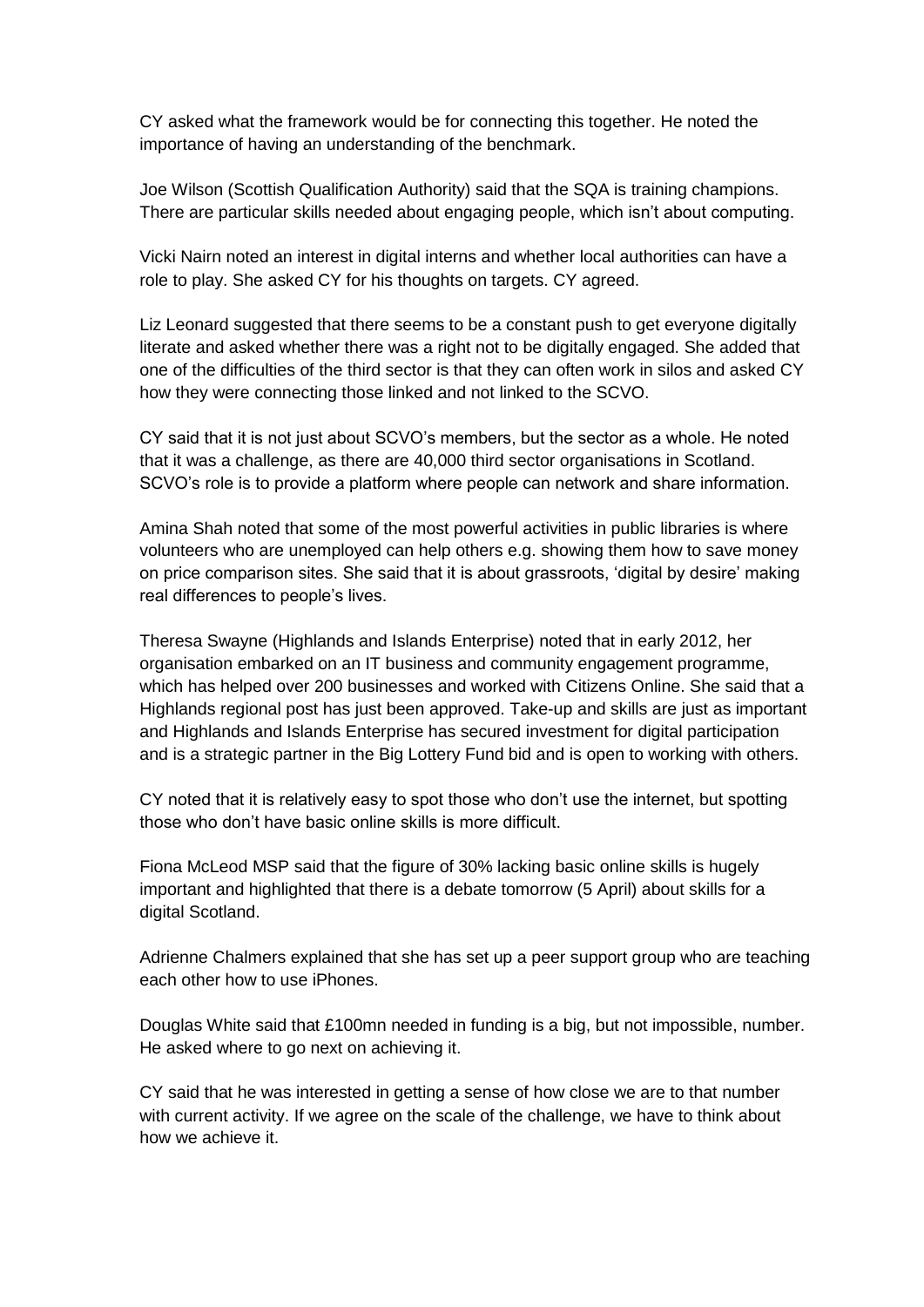Theresa Swayne said that H and I E know how much they need in the Highlands and Islands and is keen to discuss with the SCVO.

### 3. *Keith Dryburgh, Citizens Advice Scotland – Offline and Left Behind*

KD said that this issue came to the fore with the launch of the UK Government's 'digital by default' strategy. The CAB complete around 20,000 forms for welfare claimants. 700,000 households in Scotland are moving onto universal credit. KD said that the move of public services online was already affecting Job Seekers' Allowance, as there are potential sanctions if claimants do not apply for jobs online. KD contrasted these figures with 68% of households which have taken up broadband.

Last year, the CAB surveyed 1,100 clients seeking advice on benefits issues. They found that only half had access to the internet at home. Of the 25% of those surveyed who accessed the internet elsewhere, half used libraries. He said that a lack of digital skills is a bigger problem than access, as there are people online who don't use their connection.

KD said that issues were not just with the initial online application, but the need to maintain applications online. Only a quarter of those surveyed felt that they could fill out online forms without assistance. Applications take an average of an hour to fill in, which is difficult as online library sessions tend to be for a half an hour period.

KD said that skills and confidence were the key barrier to those surveyed going online – only 2% said they had no interest in going online.

KD provided some case studies of sanctions for those who struggled to get online or apply for jobs online. The CAB is looking at installing internet kiosks, but the challenge is to help people apply for jobs.

KD said that the CAB was focussed on ensuring that those worst affected by the move of services online have the support to transition.

WC said that the CAB's findings chime with his constituents' experiences. Organisations like the CAB will find they become and advocate which adds a huge burden to their workload.

Sean McNamara (CILIP) said that this also applied in libraries, where they find that people lack basic digital skills.

Evelyn McDonall said that the Glasgow Housing Association is undertaking a mapping exercise, which they have already done in Glasgow. Through the Glasgow Advice and Information Network they have mapped gaps and shared information as partners.

Sheena Watson (Digital Fife) said that the issue of sanctions is very pertinent. It is hard to find out sanctions figures and how many are related to not getting online.

KD said that sanctions are the issue that worries him most at the CAB.